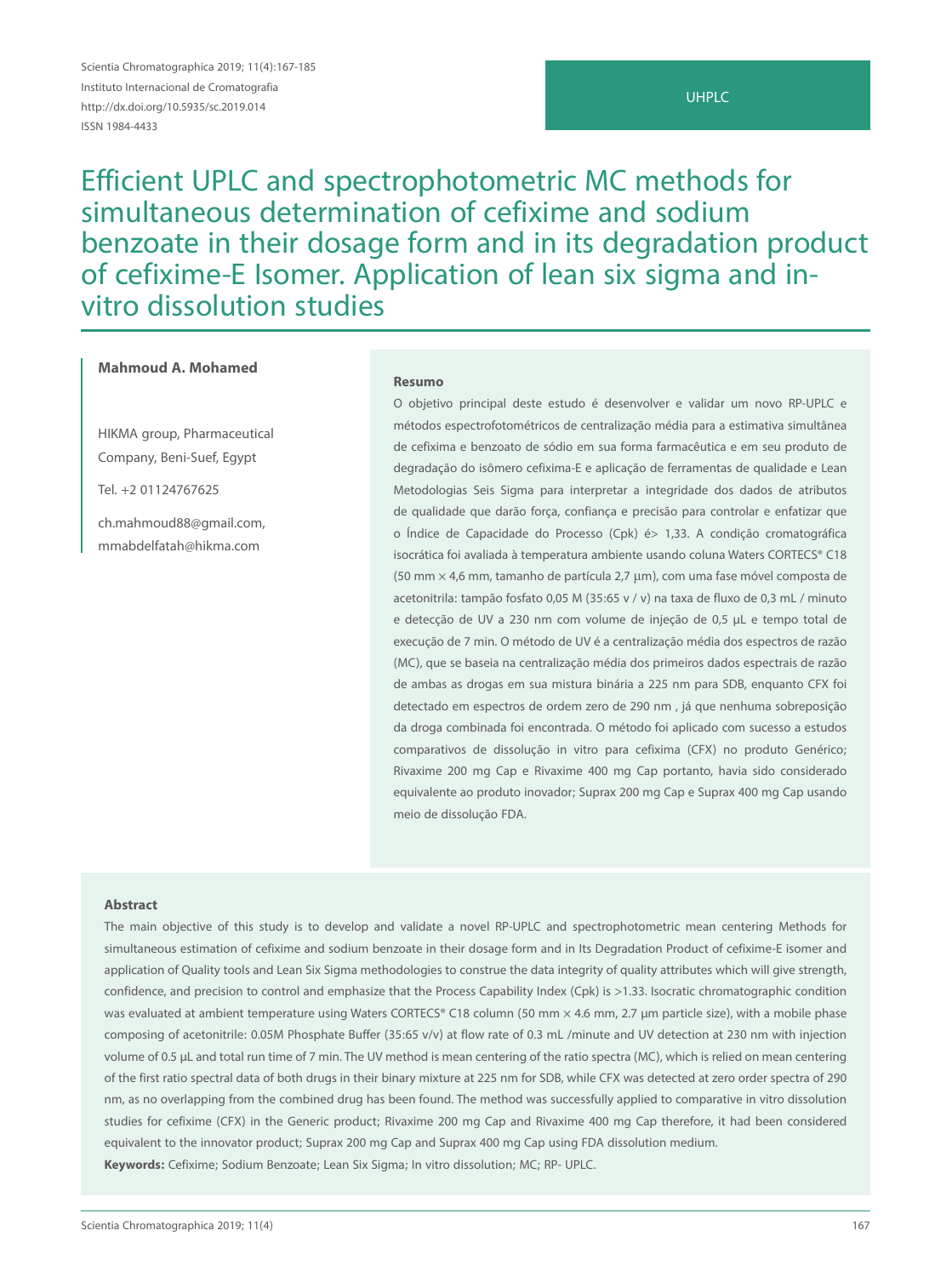## **1. Introduction**

A topic of Lean Six Sigma (LSS) has become more relevant due to the development of the medicines. During the last decades, more potent and complex drugs have been developed in which pharmaceutical companies show increasing to improve quality and productivity, reducing variation and decrease waste time. As well, it may use for growing the productivity or capacity of a manufacturing plant as many pharmaceutical factories which use Lean Six Sigma (LSS) to reduce time and eliminate defects in the process and increase the capability of the process. Cefixime (CFX), (Figure. 1a) as an antibiotic is a third-generation cephalosporin. It was chemically named as  $(6R, 7R)$ - 7- $[(Z)$ -2- $(2-Aminothiazol-4-yl)$ -2-[(carboxymethoxy) imino] acetyl] amino]-3- ethenyl-8oxo-5-thia-1-azabicyclo [4.2.0] oct2-ene-2-carboxylic acid trihydrate. It has a molecular formula of  $C_{16}H_{15}N_{5}O_{7}S_{2}$ ,  $3H_{2}O$ and a molecular weight of 507.5[1]. CFX for oral suspension is indicated in the treatment of adults and pediatric patients six months of age or older [2]. CFX E- Isomer, (Figure. 1b) was chemically named as  $2-(((E)-1-(2-aminothiazo1-1))$ 4-yl)-2-((((2R)-5-methyl-7-oxo-1,2,5,7-tetrahydro-4H-furo[3,4-d] [1,3] thiazin-2-yl) methyl) amino)-2 oxoethylidene) amino) oxy) acetic acid. It has a molecular formula of  $C_{16}H_{15}N_5O_7S_2$ , and a molecular weight of 453.5. SDB is the chemical benzoate of soda  $(C_7H_5NaO_2)$ (Figure. 1c), produced by the neutralization of benzoic acid with sodium bicarbonate, sodium carbonate, or sodium hydroxide. The salt doesn't occur naturally. The excipient is used as antimicrobial preservative in pharmaceutical dosage forms [3]. HPLC method for determination of CFX and SDB were officially reported in both of British Pharmacopeia (BP) and United States Pharmacopeia (USP) [4]. Few analytical methods have been described for the determination of CFX and SDB individually or in combination with other drugs including (HPLC) [5-19], capillary electrophoresis and electrochemical methods[20- 23], thin layer chromatography (TLC)[24-27], colorimetric and spectrophotometric [28-39], and comparative in vitro dissolution studies for cefixime [40,41]. In high

analytical chemistry technique, the determination of a binary mixture or more analytes simultaneously using the same method of analysis lead to reduce time and cost of analysts. So, the current work introduces a new RP- UPLC and spectrophotometric MC methods for simultaneous estimation of cefixime and sodium benzoate in their dosage form, in the degradation product of cefixime-e isomer, and application of lean six sigma and in-vitro dissolution studies.



**Figure 1.** Chemical structures of (a) Cefixime, (b) Cefixime E- isomer and (c) Sodium Benzoate.

### **2. Experimental**

# **2.1. Chemicals and reagents**

CFX Astellas Pharma Inc. (Japan) and Orchid Chemicals & Pharmaceuticals Ltd (India) were kindly supplied by Hikma pharmaceutical industries company,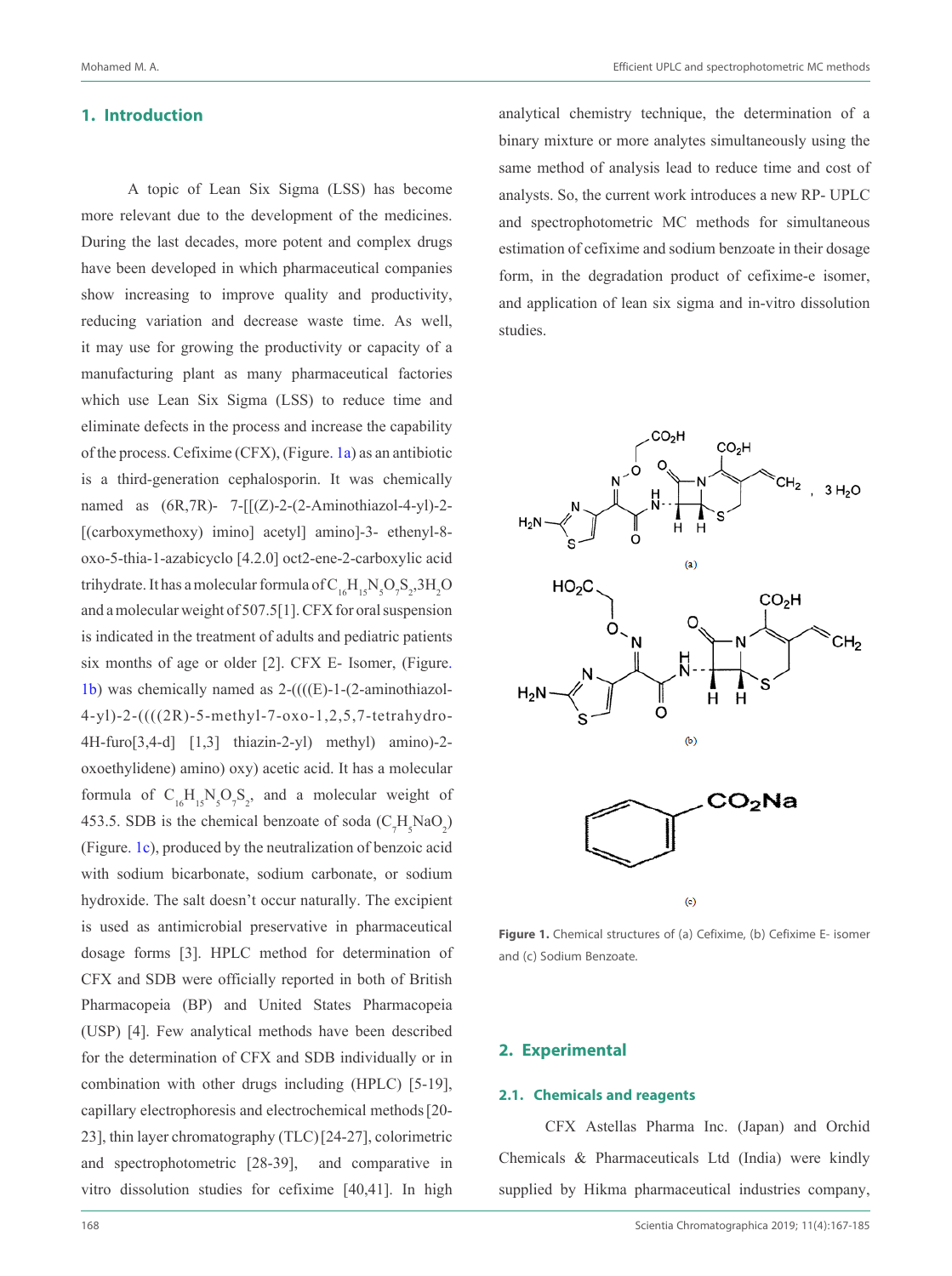Beni-Suef, Egypt with potency (as anhydrous base) of 100.5% and 99.3%, respectively. SDB was supplied by Hikma pharmaceutical industries company, Beni-Suef, Egypt with claimed purity 100.1%. Innovator Product Suprax 200 and 400 mg Cap (Batch No. 2008& 2012) were supplied by Hikma pharmaceutical industries company. Generic product Rivaxime 200 mg and 400 mg Cap (Batch No. 2000&2001) were supplied by Riva Pharma company, Free zone Nasr City, Cairo, Egypt. Acetonitrile HPLCgrade, ultrapure water from an EMD Millipore Milli-Q Integral system, equipped with a Millipak 0.22 µm screen filter at the final point of use, potassium dihydrogen orthophosphate, potassium chloride, acetic acid, sodium acetate trihydrate, sodium hydroxide, hydrochloric acid, hydrogen peroxide and orthophosphoric acid analytical grade, were procured from (Scharlau, Spain).

## **2.2. Apparatus**

UPLC Chromatographic condition was performed using Waters ACQUITY® Arc™ UHPLC System (Waters, USA) consisting of a quaternary liquid chromatography provides plug-and-play method compatibility for UHPLC separations with 2489 UV/Vis Detector (A17VTU408A), Sample Manager FTN-R (D17VSM260N), Quaternary Solvent Manager-R (C17VQS618G) Designed with unique Arc Multi-flow path™ technology to swap between HPLC and UPLC separations. Chromatographic data was monitored and processed using Empower™ 3 Software. Separation was achieved on a Waters CORTECS® C18 column (50 mm  $\times$  4.6 mm, 2.7 µm particle size, USA). Stepwise the mobile phase composing of acetonitrile: 0.05M Phosphate Buffer (35:65 v/v) at flow rate of 0.3 mL /minute and UV detection at 230 nm with injection volume of 0.5 µL and total run time of 7 min.

An 1800 double beam UV spectrophotometer (Shimadzu-Japan) with highest resolution was also utilized. Its spectral interval is 0.1 nm from (190-1100 nm range) was used for all absorbance measurements. Matched with

1 cm quartz cells. Perform data analysis by software (UV-Probe 2.5.2).

MATLAB R2015a ® 8.5using PLS toolbox software for MC method.

Statistical analysis was performed using Minitab® 17.1.0 and Origin® 2018.

#### **2.3. Dissolution preparation (Buffer pH 7.2)**

Dissolve 33.3 g of potassium dihydrogen phosphate anhydrous and 14.7 g of disodium hydrogen phosphate anhydrous in 7.0 liter with deionized water. If necessary, adjust the pH to  $7.2 \pm 0.05$  with 1N phosphoric acid or 1N NaOH.

# **2.4. Solvent preparation (Buffer pH 7.0) for assay**

Transfer 6.8 ml of concentrated phosphoric acid to a 1000 ml volumetric flask; add 300 ml of water. Adjust to  $pH 7.0 \pm 0.1$  with 10N NaOH. Then dilute to volume with water.

#### **2.5. Sample preparation**

Weigh 20 empty capsules and calculate the average content per capsule. Weigh accurately about the equivalent to 100 mg CFX. Then transfer completely to 500 ml volumetric flask with the aid of 400 ml solvent, sonicate for about 10 minutes and complete to volume with the same solvent and mix well. Filter through 0.45  $\mu$ m PTFE membrane filter.

#### **2.6. Preparation of standards**

Stock solutions (1 mg/mL) of CFX and SDB were separately prepared and dissolved in assay solvent preparation. Separately transfer different dilutions from stock standard solutions into separate series of 10 mL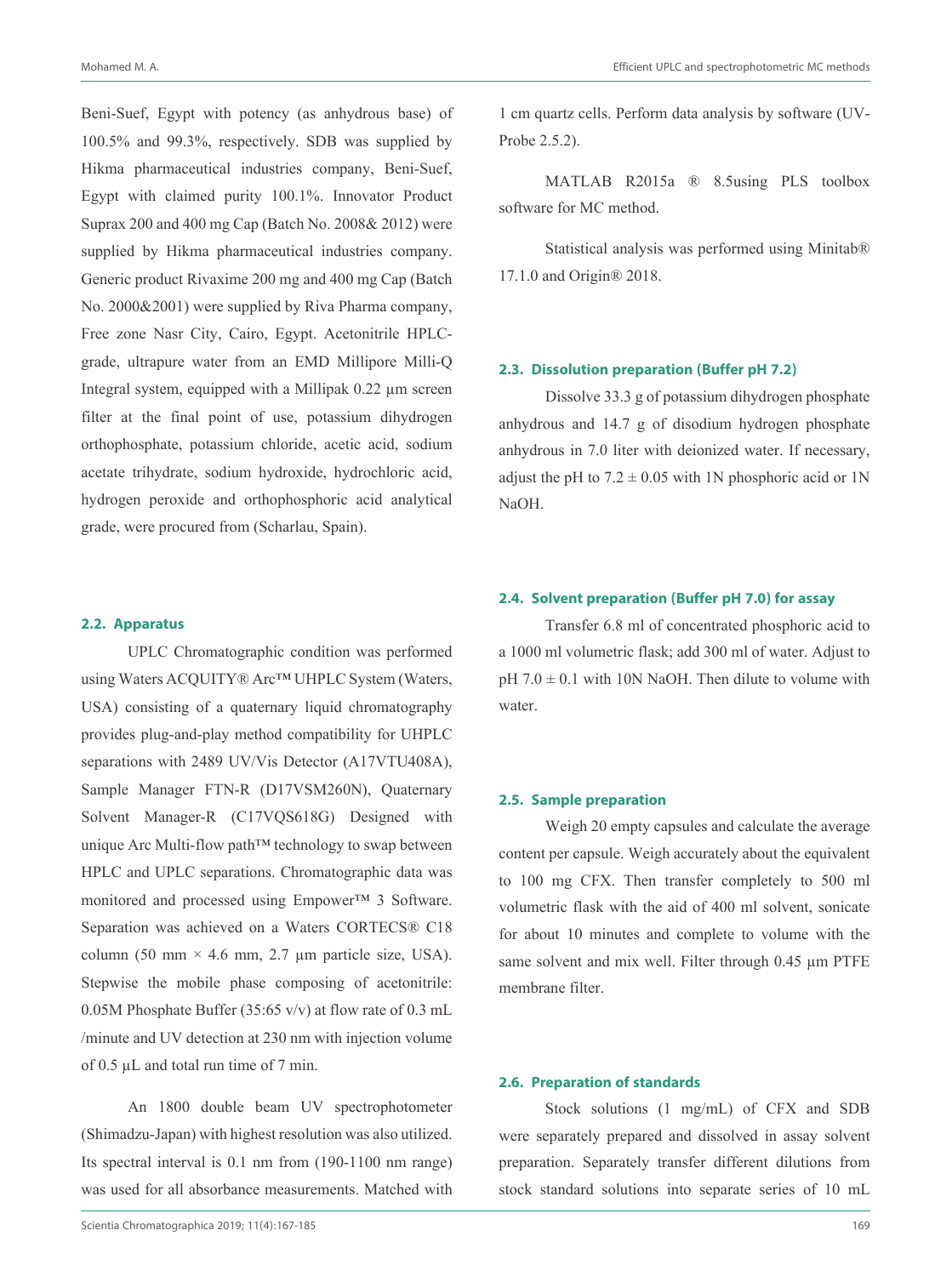volumetric flasks covering the concentration ranges  $(5-250 \text{ µg/mL})$  of CFX and  $(3-75 \text{ µg/mL})$  of SDB. Mix well and filter through 0.45  $\mu$ m PTFE membrane filter and inject into the chromatographic system (Figure. 2).



Figure 2. UPLC chromatograms of standard Solution of (a) 200 µg/mL of Authentic mixture of CFX and SDB, (b) 80 µg/mL of CFX and 2 µg/mL of SDB (c) Suprax 60 mL POS (d) Suprax 200 Cap using solvent as blank.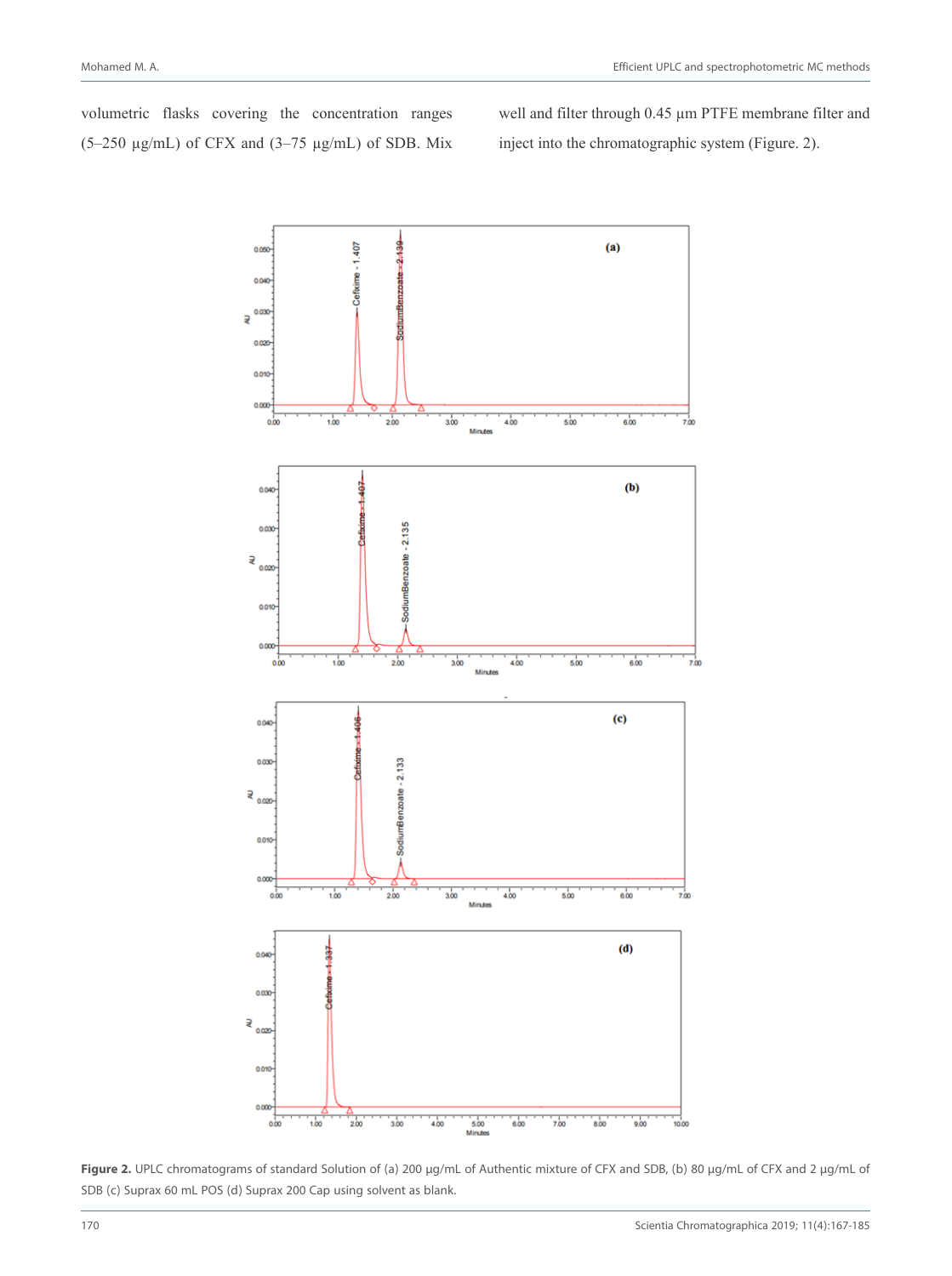#### **2.7. Comparative in vitro dissolution studies**

In the early stages of development, in vitro dissolution testing guides were performed to test the optimal improvement of the drug release from the pharmaceutical dosage form. Over the past 50 years, it has been used as a measure of quality control (QC), in R&D to detect the impact of the critical manufacturing variables in Comparative Studies [42].

## **2.8. Dissolution Parameters**

**Apparatus:** Type II (Paddle) with sinker

**Dissolution medium volume:** 900 mL of phosphate buffer pH 7.2

**Speed:** 100 rpm

**Temperature:**  $37 \pm 0.5$  °C

**Time:** 10, 20, 30, 45 and 60 minutes

#### **2.9. Test preparation for dissolution**

Take 6 capsules of the product and insert each one in one sinker. Place each one from the generic product and the innovator in one dissolution apparatus vessel and immediately operate the apparatus. Discard the first 20 mL of the withdrawn sample and filter through 0.45 µm filter, Use the obtained filtrate solution.

#### **2.10. Process Capability Sixpack**

Quality tools and Lean six sigma were used for comparing and evaluating between different raw material suppliers and follow up the process of suppliers during the last two years ago and assure that the Process Capability Index (Cpk) is >1.33. moreover, the evaluation can also be useful in selecting or modifying the process at some stages in the product design and improvement the current process capability analysis.

# **2.11. Mean Centering of Ratio Spectra Spectrophotometric Method**

In mean centering spectrophotometric method; both binary and ternary mixtures can determine without previous separation. The first ratio spectra were obtained after elimination the constant by mean centering of the ratio spectra, in addition to an extra step was performed for the ternary mixture where the mean centered ratio spectra were further divided by the mean centered vector of the other two drugs, then the second ratio spectra were mean centered [43].

# **3. Results and discussion**

# **3.1. Methods development and optimization**

To select buffer of mobile phase, different mobile phases were examined: methanol (100%); methanol: purified water (70:30, v/v); acetonitrile: purified water  $(70:30, v/v)$  and methanol: purified water  $(50:50, v/v)$ . All solvents of the mobile phase were filtered through  $0.45\mu$ filter paper to remove particulate matter and degassed by sonication. Also, (0.2, -1.0 mL/min) flow rates are measured. Initial studies have been included trying C8, C18 reversed-phase columns. Wavelengths were scanned at  $(200 - 400 \text{ nm})$  for 5  $\mu$ g/mL for both drugs, CFX and SDB in pure form (Figure. 3), showing maximum absorbances at 290 nm and 222 nm, respectively. However, the wavelength 230 nm was selected for the separation of both drugs because it has maximum intensity and resolution between the two peaks. The best developing mobile phase of the system was found to be a mixture of acetonitrile: 0.05M phosphate buffer (35:65 v/v) at flow rate of 0.3 mL /minute and UV detection at 230 nm with injection volume of 0.5 µL and total run time of 7 min. The retention times are quite short and sufficiently separated. The best system for dissolution was 900 mL of water, using dissolution media; phosphate buffer pH 7.2 using Type II (paddle) with sinker at speed rate of 100 rpm with time intervals; 10, 20, 30, 45 and 60 minutes.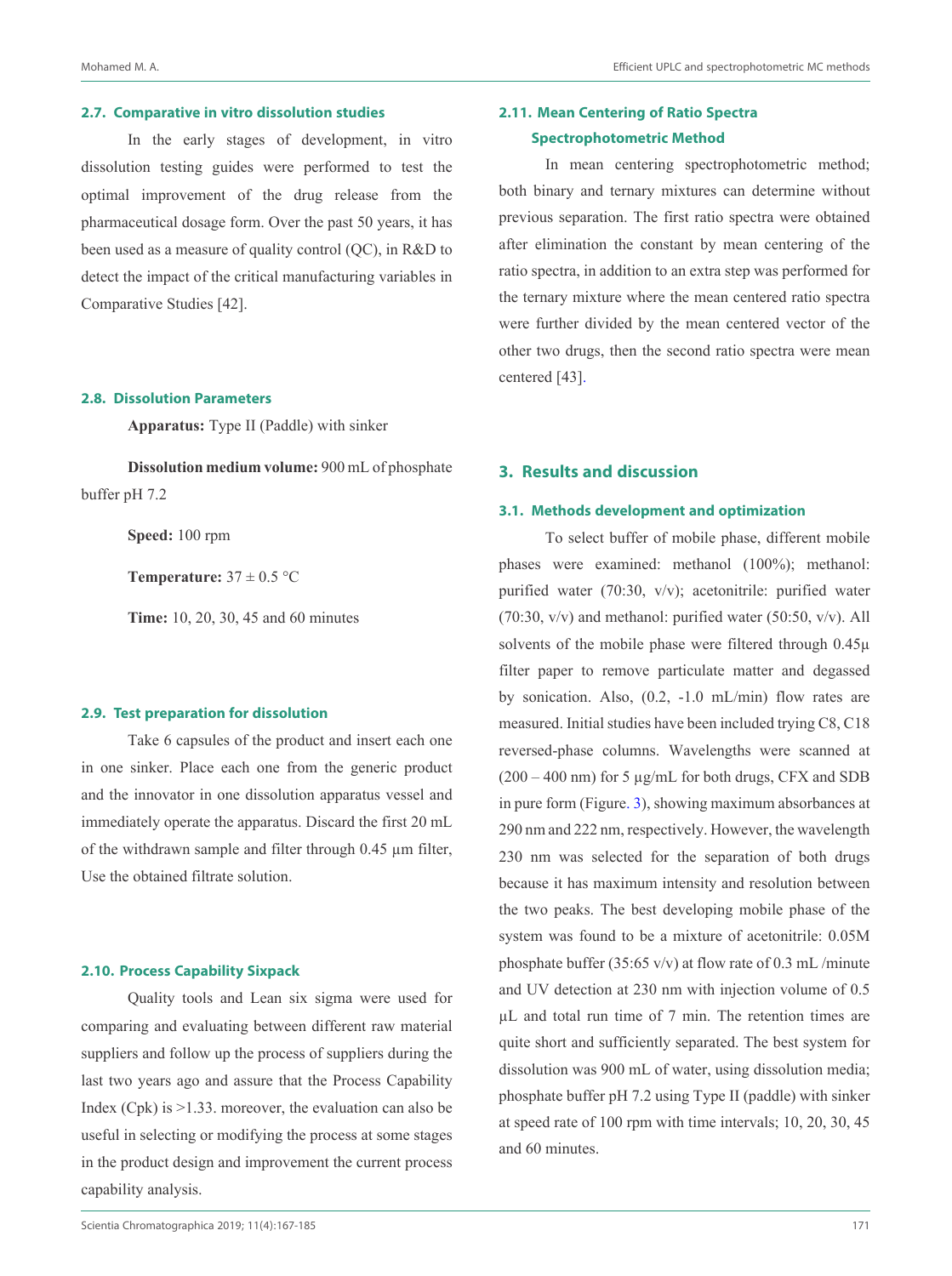

**Figure 3.** Zero order absorption spectra of each of (a) 5 µg/mL of CFX, SDB and dosage form, (5-30) µg/mL of (b) SDB, and (c) CFX using Solvent as blank.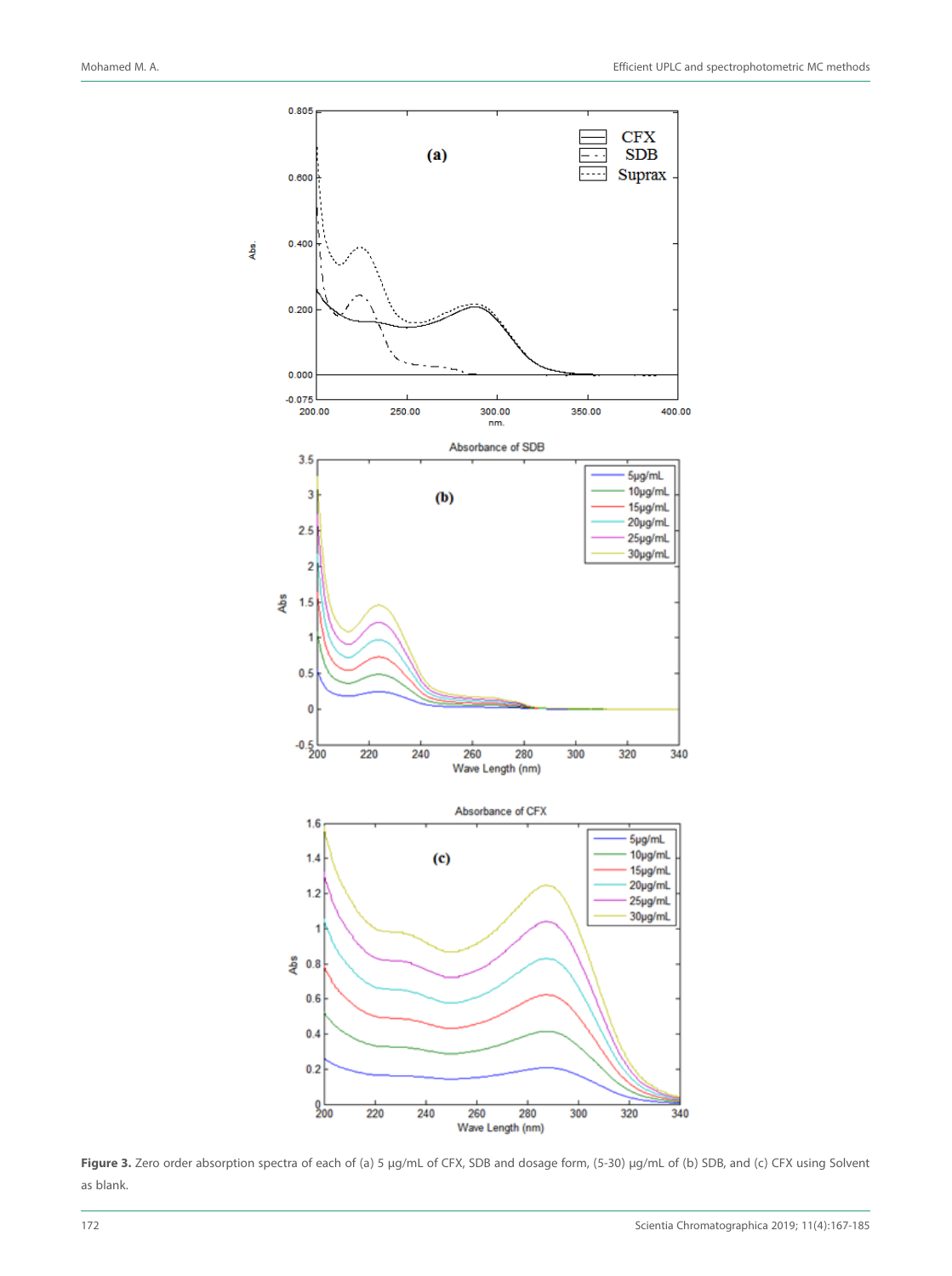#### **3.2. Method validation**

The proposed method was validated regarding linearity, detection and quantitation limits, accuracy, precision, stability of the analytical solution, system suitability and specificity, in accordance with ICH guidelines [44].

#### **3.3. Linearity and range**

The linearity of an analytical procedure is its ability to elicit test results that are directly, or by linear least squares regression of calibration curves in the concentration ranges (5–250  $\mu$ g/mL) of CFX and (3–75  $\mu$ g/mL) of SDB for UPLC method and (5–30 µg/mL) of both drug for MC method with coefficient of regression >0.999 for CFX and SDB, respectively. The linearity results were displayed in (Table 1).

**Table 1.** Regression and validation parameters of the proposed method for determination of CFX and SDB.

| <b>Parameter</b>                 |            | <b>UPLC</b> |            | <b>MC</b>  |
|----------------------------------|------------|-------------|------------|------------|
| <b>Drugs</b>                     | <b>CFX</b> | <b>SDB</b>  | <b>CFX</b> | <b>SDB</b> |
| Linearity Range (µg/mL)          | $5 - 250$  | $3 - 75$    | $5 - 30$   | $5 - 30$   |
| Regression equation $y = bx + a$ |            |             |            |            |
| Slope                            | 747.72     | 435.12      | 1.552      | 0.065      |
| Intercept                        | 947.45     | 117.87      | 0.82       | 0.03       |
| Correlation coefficient(r2)      | 0.9996     | 0.9999      | 0.9997     | 0.9995     |
| Accuracy (% R) a                 | 99.53      | 100.94      | 99.72      | 100.02     |
| Precision (% RSD)                |            |             |            |            |
| Repeatability                    | 0.12       | 0.10        | 0.09       | 0.04       |
| Intermediate precision           | 0.88       | 0.68        | 0.72       | 0.55       |
| Robustness                       | 0.95       | 0.83        | 1.12       | 1.59       |
| Ruggedness                       | 1.05       | 0.85        | 0.98       | 1.10       |
| Stability of analytical solution | 0.45       | 0.54        | 0.87       | 0.25       |
|                                  |            |             |            |            |
| LOD $b$ ( $\mu$ g/mL)            | 3.30       | 0.56        | 1.21       | 0.65       |
| LOQ b (µg/mL)                    | 10.0       | 1.76        | 3.68       | 2.11       |

<sup>a</sup> Average of three determinations

<sup>b</sup> Limit of detection (3.3× σ /Slope) and limit of quantitation (10× σ /Slope).

#### **3.4. Detection and quantitation limits**

LOD and LOQ are relied on the standard deviation of the response and the slope and can be calculated as LOD=3.3 $\times \sigma$  /slope and LOQ=10 $\times \sigma$  /slope, where  $\sigma$  = the standard deviation of the response as listed in (Table 1). Indicate that the method is sufficiently sensitive for the analysis of binary mixture in their dosage form.

#### **3.5. Accuracy and recovery**

The accuracy of an analytical procedure is the closeness of test results obtained by the procedure to the true value. Accuracy may often be expressed as percent recovery by the assay of known added amounts of analyte. The recovery was calculated in triplicates of three concentrations (50, 100, 150 µg/mL) for CFX and (15, 30, 45  $\mu$ g/mL) for SDB within linearity at all different media comparing the individual peak response with that of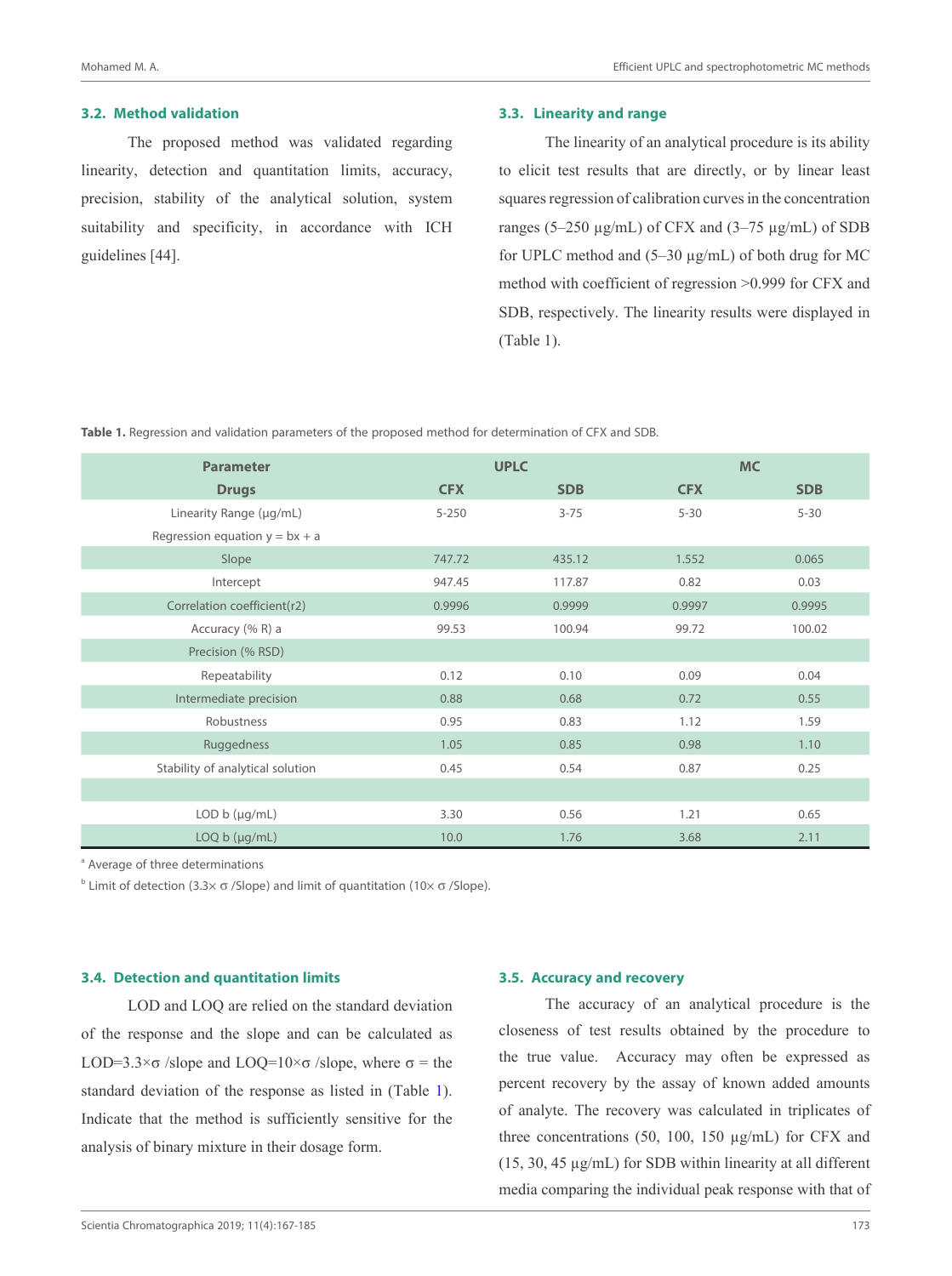the reference solution and  $(10, 15 \text{ and } 20 \text{ µg/mL})$  for both drugs for the MC method. The mean % recoveries for CFX and SDB were between (98.0 – 102%). Results were shown in (Table 1).

## **3.6. Precision**

Precision express of the degree of either reproducibility or repeatability of the analytical method. Reproducibility refers to the use of the analytical procedure in different laboratories. Repeatability refers to the use of the analytical procedure within a laboratory over a short period using the same analyst with the same equipment. Repeatability is approached using less than five replicates of the standard solution of the compound being studied (223  $\mu$ g/mL) for CFX and (50  $\mu$ g/mL) for SDB in all different media. and 20 µg/mL for both drugs for the MC method. The system was precise as the relative standard deviation  $RSD \leq 2\%$  as shown in (Table 1). Intermediate precision (Ruggedness): Intermediate precision expresses the withinlaboratories variations parameter by RSD, evaluation has been tested for different days, different analysts and effect of use of different columns (different lots and/or suppliers). Good results were obtained as presented in (Table 1).

#### **3.7. Robustness**

The robustness of an analytical method is a degree of its capacity to remain unchanged by small but reflect variations in method's items such as: influence of variations of pH of the mobile phase  $(\pm 0.2)$ , flow rate change  $(\pm 0.1)$ mL/min), wave length change ( $230 \pm 2.0$  nm) and column temperature change  $(30,25<sub>o</sub>C)$ . Good results were gained as presented in (Table 1).

#### **3.8. Stability of the analytical solution**

The standard solution was kept under specific conditions such as room temperature or fridge to ensure stability, then the solutions are measured against a freshly prepared standard; RSD < 2%. Results are showed in (Table 1).

### **3.9. Formulation assay**

The proposed method was used to ascertain Analysis repeatability by evaluating six samples from the commercially dosage form (Suprax 60 ml POS, Suprax 200&400 mg ®Cap, Rivaxime 200 &400 mg ®Cap) to determine the assay of CFX. The obtained results were showed in (Table 2) designating that the method is sensitive

**Table 2.** Assay results for the determination of CFX and SDB in their dosage form by the proposed method.

| Pharmaceutical<br>formulation |             | Suprax 100 mg (60 ml) POS | Suprax 200 mg<br>Cap | <b>Rivaxime 200</b><br>mg Cap | Suprax 400 mg<br>Cap | <b>Rivaxime 400</b><br>mg Cap |
|-------------------------------|-------------|---------------------------|----------------------|-------------------------------|----------------------|-------------------------------|
|                               | <b>CFX</b>  | <b>SDB</b>                | <b>CFX</b>           | <b>CFX</b>                    | <b>CFX</b>           | <b>CFX</b>                    |
|                               | 101.76      | 99.87                     | 101.75               | 99.93                         | 101.29               | 100.42                        |
|                               | 103.27      | 104.62                    | 102.55               | 99.06                         | 102.49               | 98.59                         |
|                               | 102.87      | 107.72                    | 103.09               | 101.76                        | 103.60               | 100.20                        |
|                               | 103.92      | 103.26                    | 102.59               | 100.29                        | 103.09               | 101.24                        |
|                               | 102.94      | 104.87                    | 101.09               | 98.84                         | 101.75               | 102.94                        |
|                               | 104.41      | 103.09                    | 100.65               | 99.09                         | 102.30               | 100.40                        |
| Mean $\pm$ RSD                | 103.20±0.89 | $103.91 \pm 2.49$         | $101.95 + 0.94$      | $99.83 \pm 1.10$              | $102.42 + 0.83$      | $100.63 \pm 1.42$             |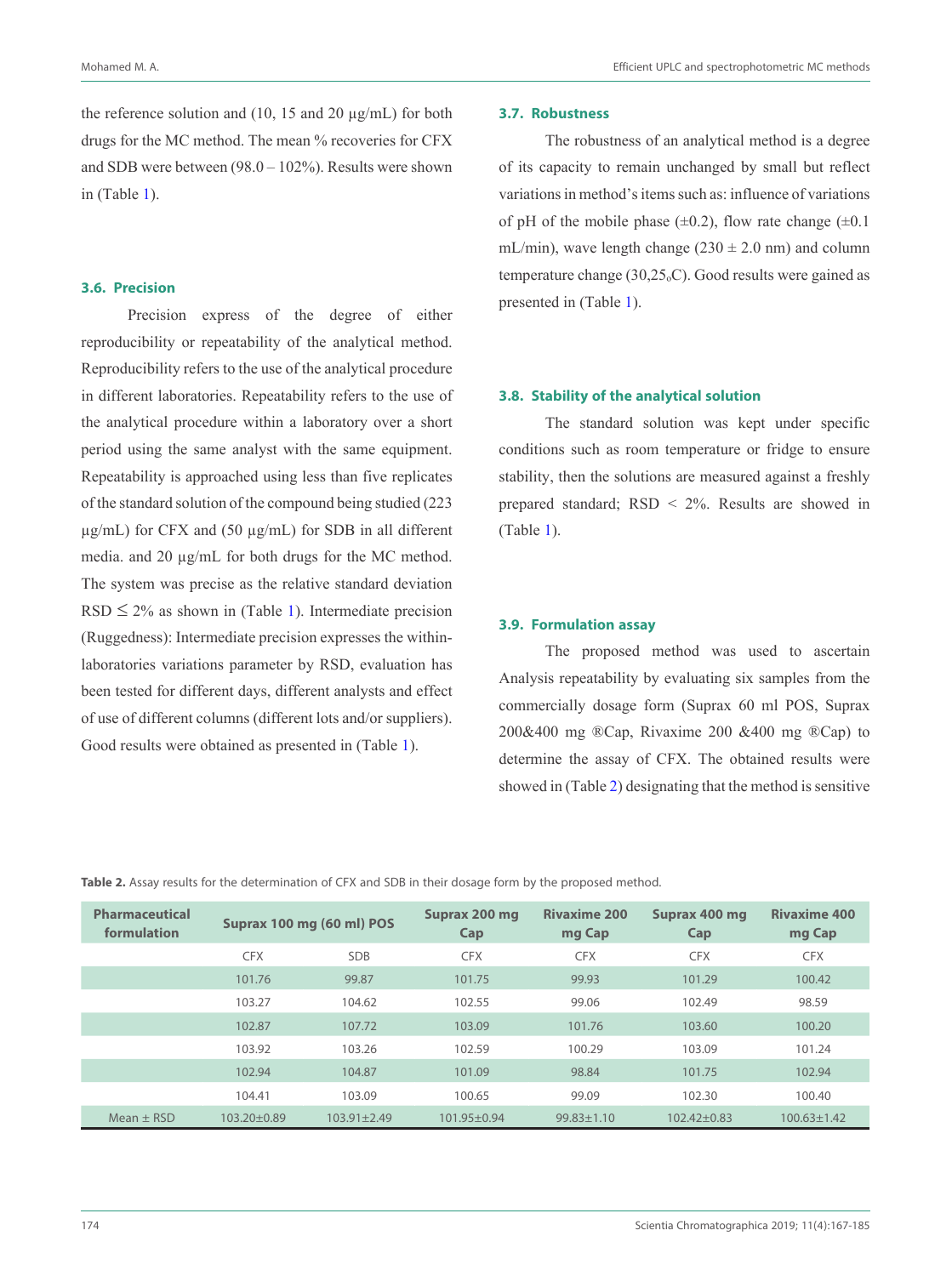for the samples without overlapping from the ingredient used to formulate.

## **3.10. System suitability**

The system suitability is the established criteria, which must be met by the procedure in order to accept the results that are generated constitute an integral system that should be checked by calculating various parameters such

## **Table 3.** System suitability testing parameters of the developed method.

| <b>Item</b>                      | <b>Obtained Value</b>    |            | <b>Reference values</b> |
|----------------------------------|--------------------------|------------|-------------------------|
|                                  | <b>CFX</b>               | <b>SDB</b> |                         |
| Tailing factor                   | 0.99                     | 1.10       | $T \leq 2$              |
| Injection precision              | 0.12                     | 0.22       | $RSD \le 1\%$           |
| Number of theoretical plates (N) | 5240                     | 4500       | N > 2000                |
| Resolution                       | $\overline{\phantom{a}}$ | 3.5        | Rs > 2                  |
| Retention time $(R_1)$           | 0.08                     | 0.6        | $RSD \leq 1\%$          |
| Selectivity                      | $\overline{\phantom{a}}$ | 4.2        | k' > 2                  |

as the number of theoretical plates (N), tailing factor (T), resolution (Rs), precision and selectivity (k') to ensure the performance of the system. All calculated parameters were found within the acceptable limits indicating good selectivity of the method as listed in (Table 3).

## **3.11. Selectivity/Specificity**

The purpose of this study is to determine the capability of the analytical procedure to measure accurately and specifically the analyte in the presence of the active ingredient, placebo and other ingredients. Selectivity may often be expressed as the degree of bias of test results obtained by analysis of samples containing added impurities, degradation products, related chemical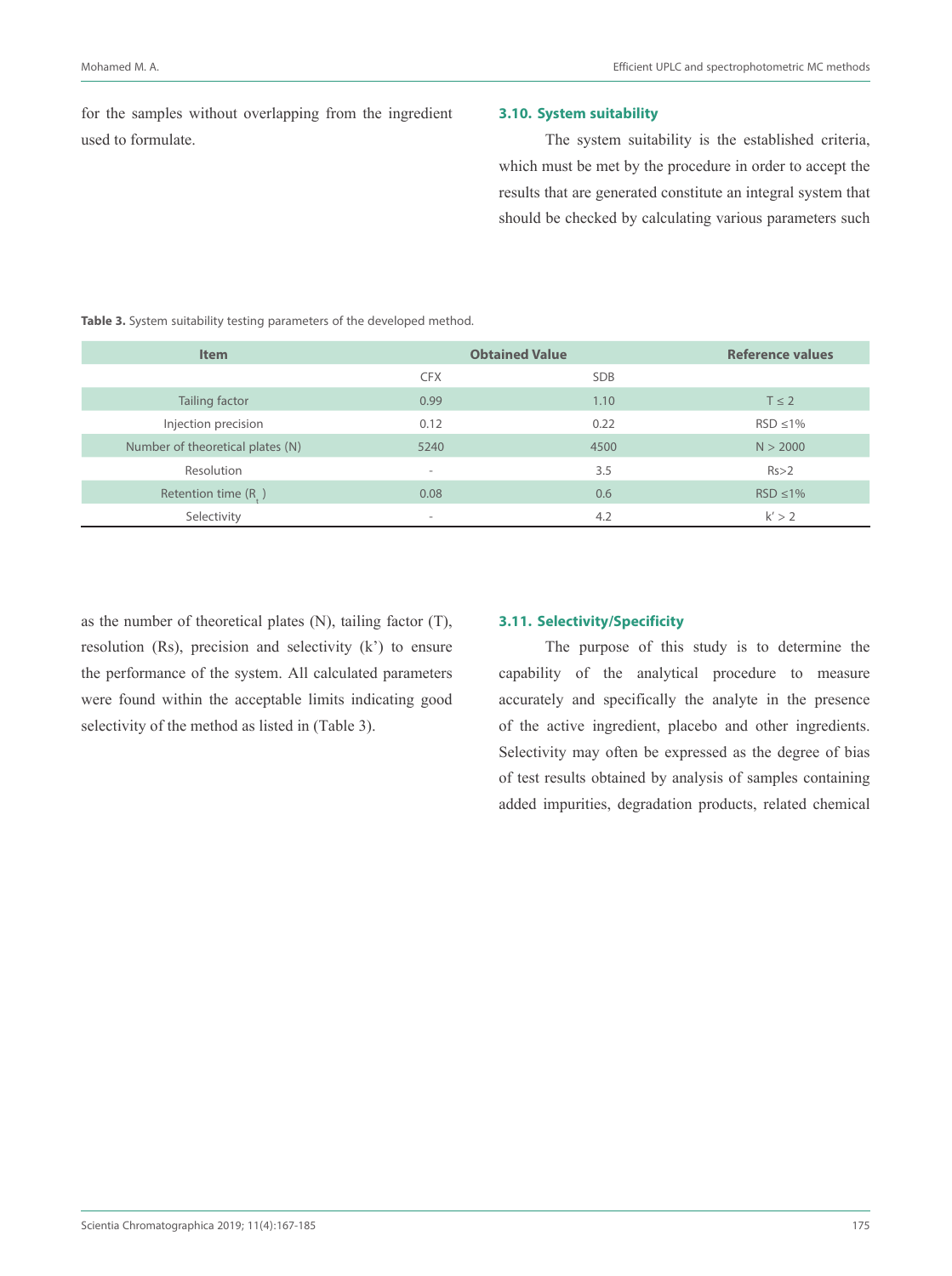

Figure 4. UPLC chromatograms of 80 µg/mL solution of CFX after exposure to (a) hydrolysis, (b) acid degradation, (c) base degradation, and (d) heat degradation.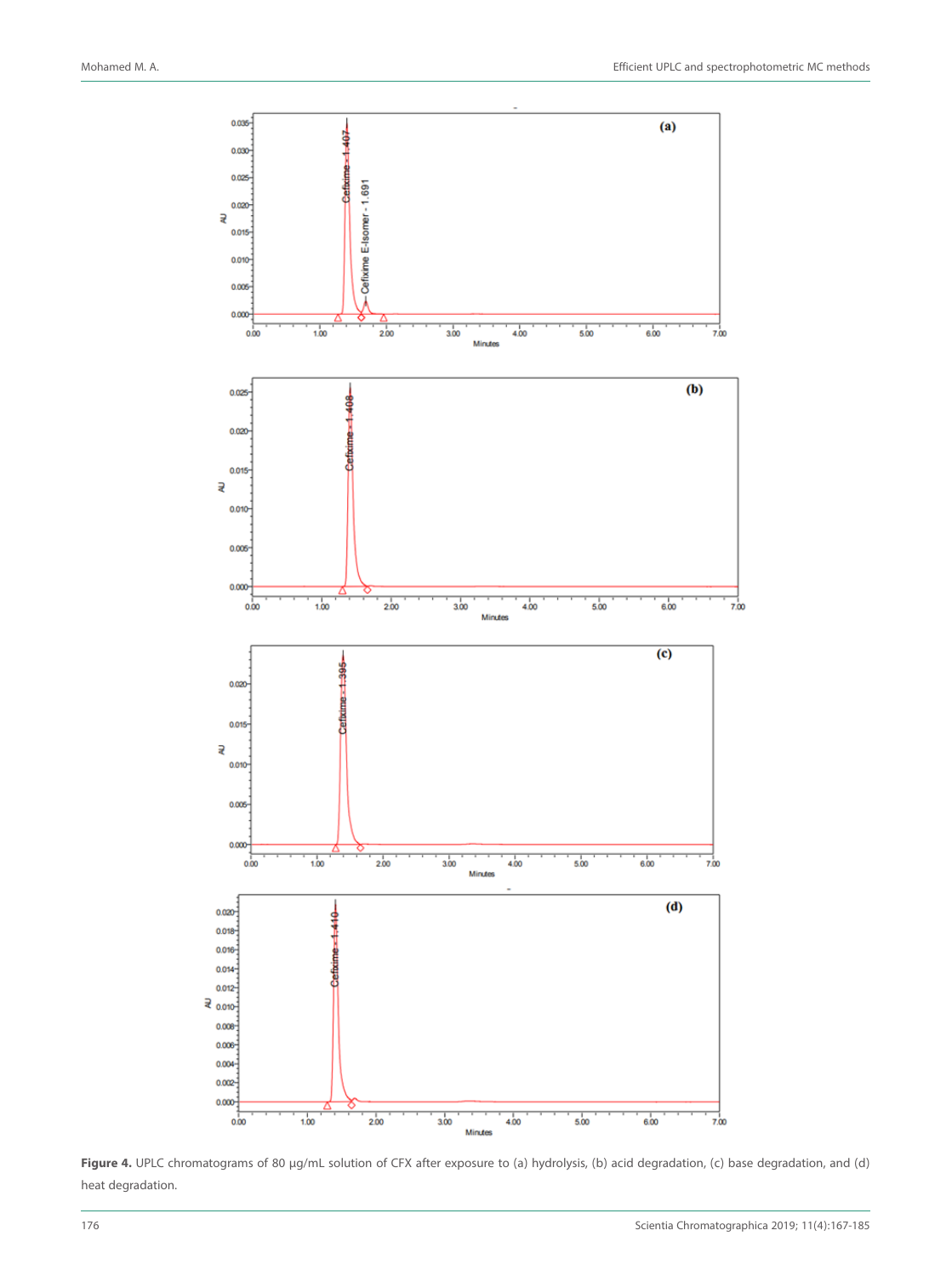compounds, or placebo ingredients when compared to test results from samples without added substances. Method specificity was performed for the dosage form being studied and placebos matrix containing all excipients of the finished product. The results indicated that no interference was detected at the retention times of CFX in placebo solution (Figure. 4).

#### **3.12. Forced degradation**

The forced degradation of API (CFX) was carried out as per ICH guidelines (ICH, Q2B) in hydrolysis, acid, base, and heat degradation.

#### **A. Hydrolysis degradation**

Dissolve 22.3 mg of CFX in 100 mL of water. Heat on a water-bath for 45 min and cool in situ preparation of impurity D (CFX E- Isomer). Filters through membrane filter 0.45- µm, reject the first portion then Inject by HPLC.

## **B. Acid degradation**

Accurately weigh 22.3 mg of CFX and transfer into 100-mL volumetric flask. Add 70 mL of solvent and sonicate to dissolve, add 5 mL of 0.1 N HCl then keep the acidified solutions at room temperature for two hours, then complete to the mark with the same solvent and mix well. Filters through membrane filter  $0.45$ -  $\mu$ m, reject the first portion then Inject by HPLC.

## **C. Base degradation**

Accurately weigh 22.3 mg of CFX and transfer into 100-mL volumetric flask. Add 70 mL of solvent and sonicate to dissolve, add 5 mL of 0.1 N NaOH then keep the alkaline solutions at room temperature for two hours, then complete to the mark with the same solvent and mix well. Filters through membrane filter 0.45-  $\mu$ m, reject the first portion then Inject by HPLC.

# **D. Heat degradation**

Keep the powder sample of CFX standard in a dry oven at 80ºC for 6 hours. Accurately weigh 22.3 mg of CFX and transfer into 100-mL volumetric flask. Add 70 mL of solvent and sonicate to dissolve, then complete to the mark with the same solvent and mix well. Filters through membrane filter 0.45- µm, reject the first portion then Inject by HPLC.

## **3.13. Mean Centering Method**

For the estimation of SDB, the stored scanned spectra of laboratory prepared mixture of CFX and SDB were exported to MATLAB for posterior calculation. The spectra of SDB were divided by the spectrum of  $5 \mu g$ / mL of CFX, the obtained First ratio spectra were mean centered (Figure. 5). The calibration curves for SDB was constructed by plotting the mean centered values at 225 nm versus the corresponding concentration and the regression equations were computed.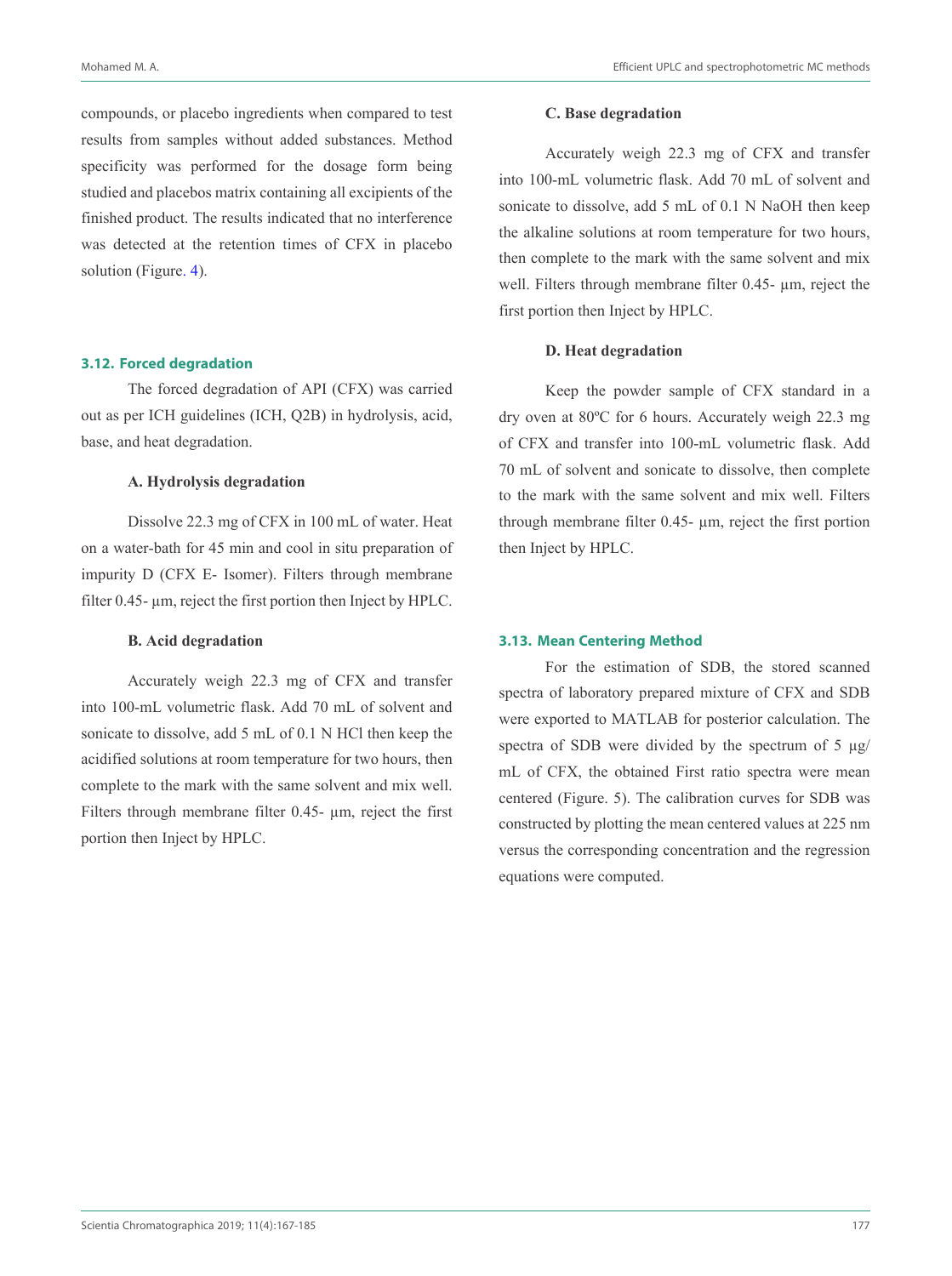

**Figure 5. (**a) First ratio spectra of SDB (5–30 μg/mL) using CFX (5 μg/mL) as a divisor, and (b) Mean centered ratio spectra of SDB (5–30 μg/mL) using CFX (5 μg/mL) as a divisor.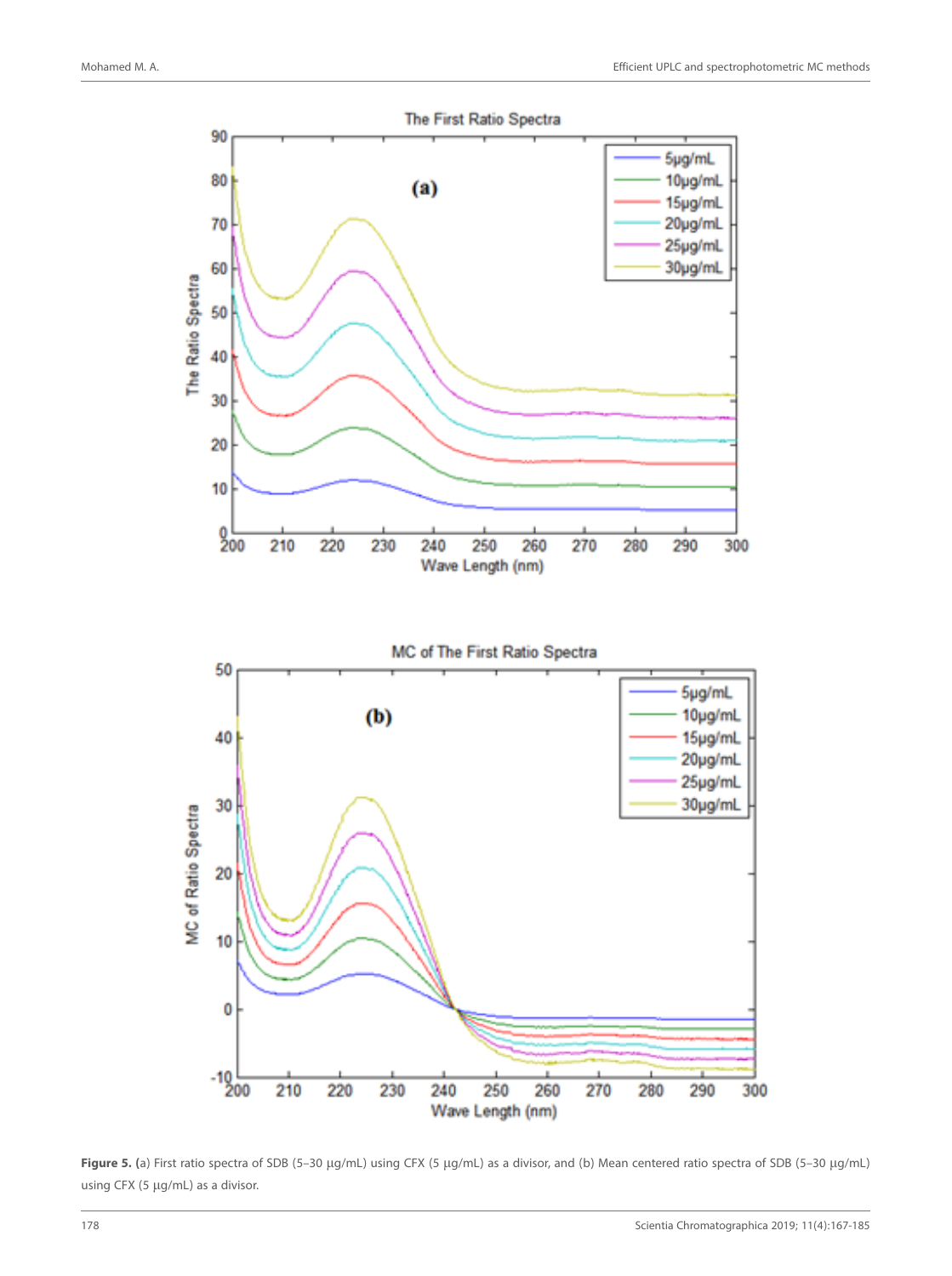# **3.14.Application of Comparative in vitro dissolution study for the proposed method.**

Comparative in vitro dissolution was performed on two generic products viz., Rivalexin 200mg Cap and Rivalexin 400mg Cap selecting dissolution parameters as described by FDA against innovator brand e.g., Suprax 200 mg Cap and Suprax 400 mg Cap and results were considered identical. The quantitative release of drug at specified intervals from the product was determined using the validated HPLC method. The dissolution results which were displayed in (Table 4) showed that the value of RSD  $\%$  is less than 10  $\%$  at the initial point and less than 5  $\%$ for other intervals. Also, the in vitro dissolution profile and the cumulative percentage of generic and innovator products released were plotted against time (Figure. 6). The dissolution profile of generic brand showed similar behavior to the innovator one. There was an agreement that the *f*2 test is not necessary when the two products each provide at least 85% dissolution in 15 min. The percentage dissolved for all products was above 85% of the labeled claimed content from the first sampling time.

**Table 4.** Cumulative % Dissolution profile of CFX in Capsule dosage form at FDA media.

| <b>Name</b>      | Suprax 200 mg Cap | <b>Rivaxime 200 mg Cap</b> | Suprax 400 mg Cap | <b>Rivaxime 400 mg</b><br>Cap |
|------------------|-------------------|----------------------------|-------------------|-------------------------------|
| <b>Intervals</b> |                   | <b>CFX</b>                 |                   |                               |
| 10               | 87                | 85                         | 88                | 86                            |
| 20               | 89                | 87                         | 90                | 88                            |
| 30               | 95                | 92                         | 94                | 92                            |
| 45               | 100               | 97                         | 98                | 95                            |
| 60               | 103               | 100                        | 102               | 99                            |



Figure 6. Dissolution Profile of CFX from Rivaxime 200 mg Cap, Rivaxime 400 mg Cap, the generic brand and Suprax 200 mg Cap, Suprax 400 mg Cap.

## **3.15. Application of Lean Six Sigma Methodology.**

Trend data of CFX for the two suppliers were collected for the last two years concerning 100 batches of assay as summarized in (Table 5) by our quality control team for monitoring the manufacturing operation of the suppliers. Then data were exported to Minitab for subsequent calculation. Process capability six-pack analysis indicates that the data for the first supplier (Astellas Pharma Inc) was capable and more accurate than the second supplier (Orchid Chemicals & Pharmaceuticals Ltd) as Cpk is 1.96 (Figure 7), means that it meets 6 sigma level, while the second supplier was normally distributed, within the control specification and statistical control as the Cpk is 1.37 i.e., it meets 4 sigma levels.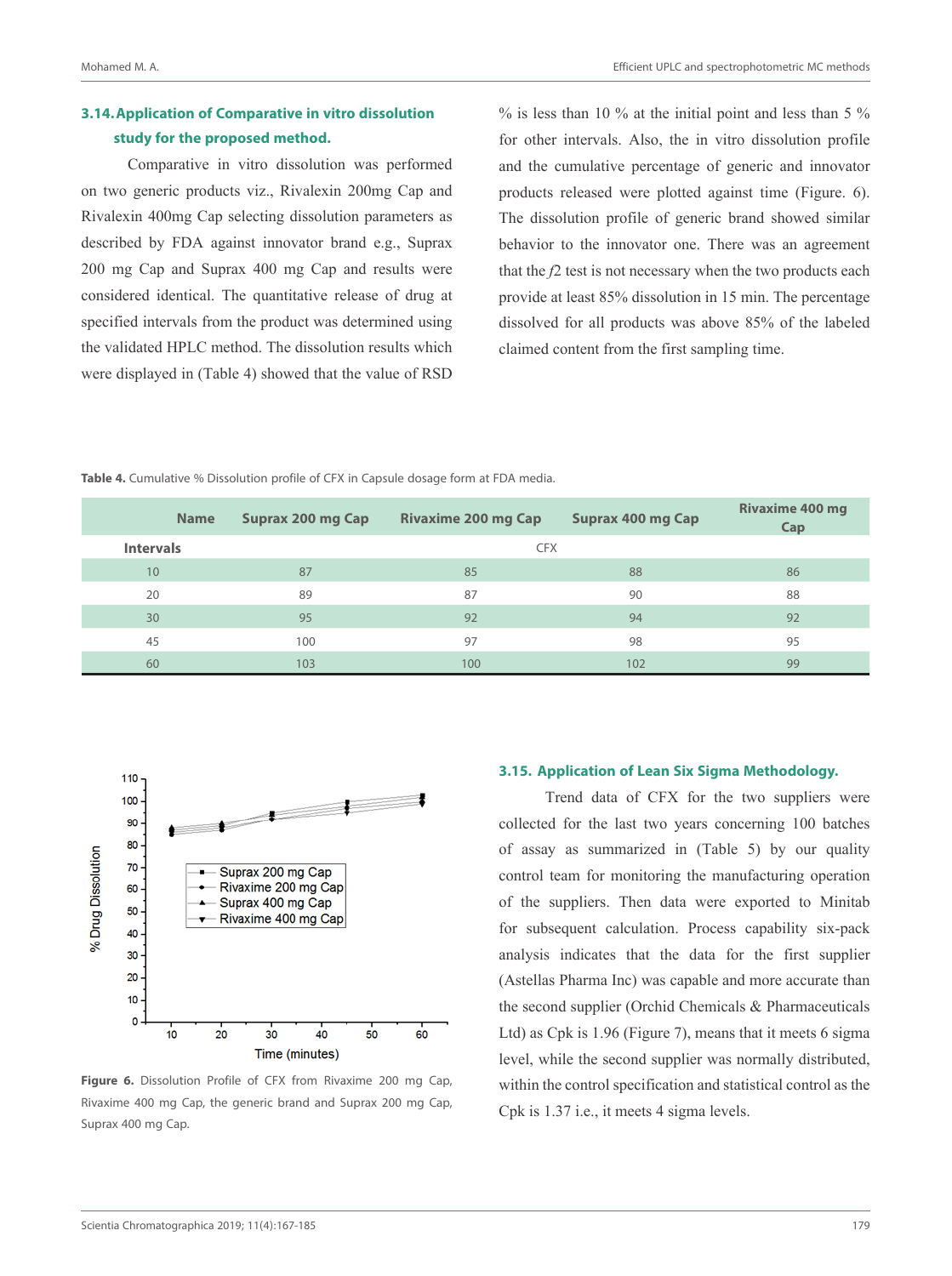# **Table 5.** Application of quality control and statistical tools to monitor Manufacturing Operation.

| <b>Parameters</b>            | <b>Values</b>            |                        |  |
|------------------------------|--------------------------|------------------------|--|
| <b>Descriptive Statistic</b> | <b>Astellas Supplier</b> | <b>Orchid Supplier</b> |  |
| Mean                         | 99.013                   | 98.932                 |  |
| <b>Standard Error</b>        | 0.0615                   | 0.110                  |  |
| Median                       | 99.000                   | 99.000                 |  |
| Mode                         | 99.000                   | 98.000                 |  |
| <b>Standard Deviation</b>    | 0.615                    | 1.099                  |  |
| Variance                     | 0.379                    | 1.209                  |  |
| Kurtosis                     | $-0.33$                  | $-0.58$                |  |
| <b>Skewness</b>              | $-0.36$                  | 0.21                   |  |
| Range                        | 2.700                    | 5.000                  |  |
| Minimum                      | 97.300                   | 96.000                 |  |
| Maximum                      | 100.000                  | 101.000                |  |
| Sum                          | 9901.300                 | 9893.200               |  |
| Count                        | 100                      | 100                    |  |
| Confidence Level (95.0%)     | 0.62                     | 1.11                   |  |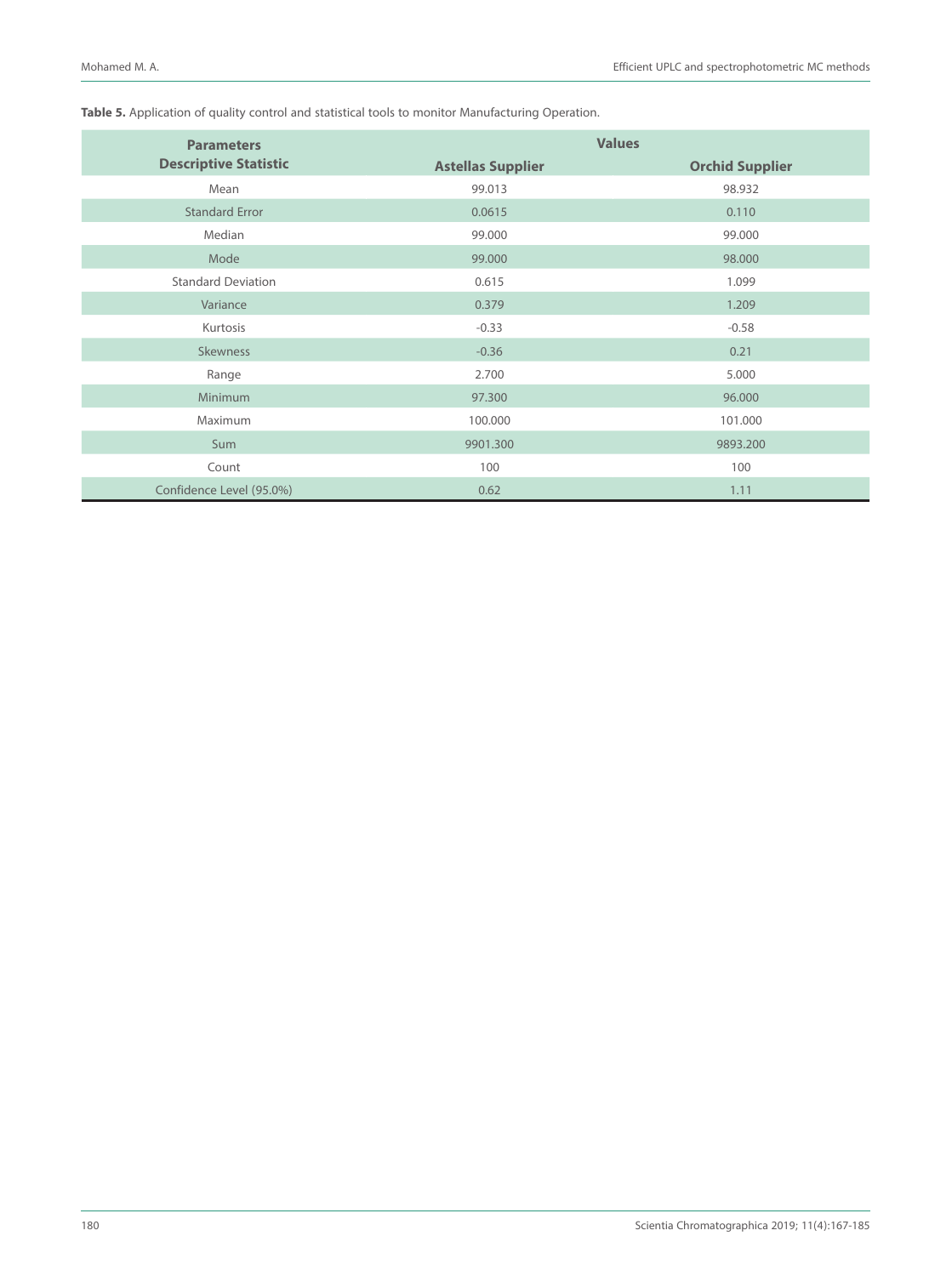

Figure 7. Process Capability Sixpack of quality tools for normally distributed assay results of 100 batches of CFX API for comparison between two suppliers (a) Astellas (Japan) supplier and (b) Orchid (India) supplier using Minitab® 17.1.0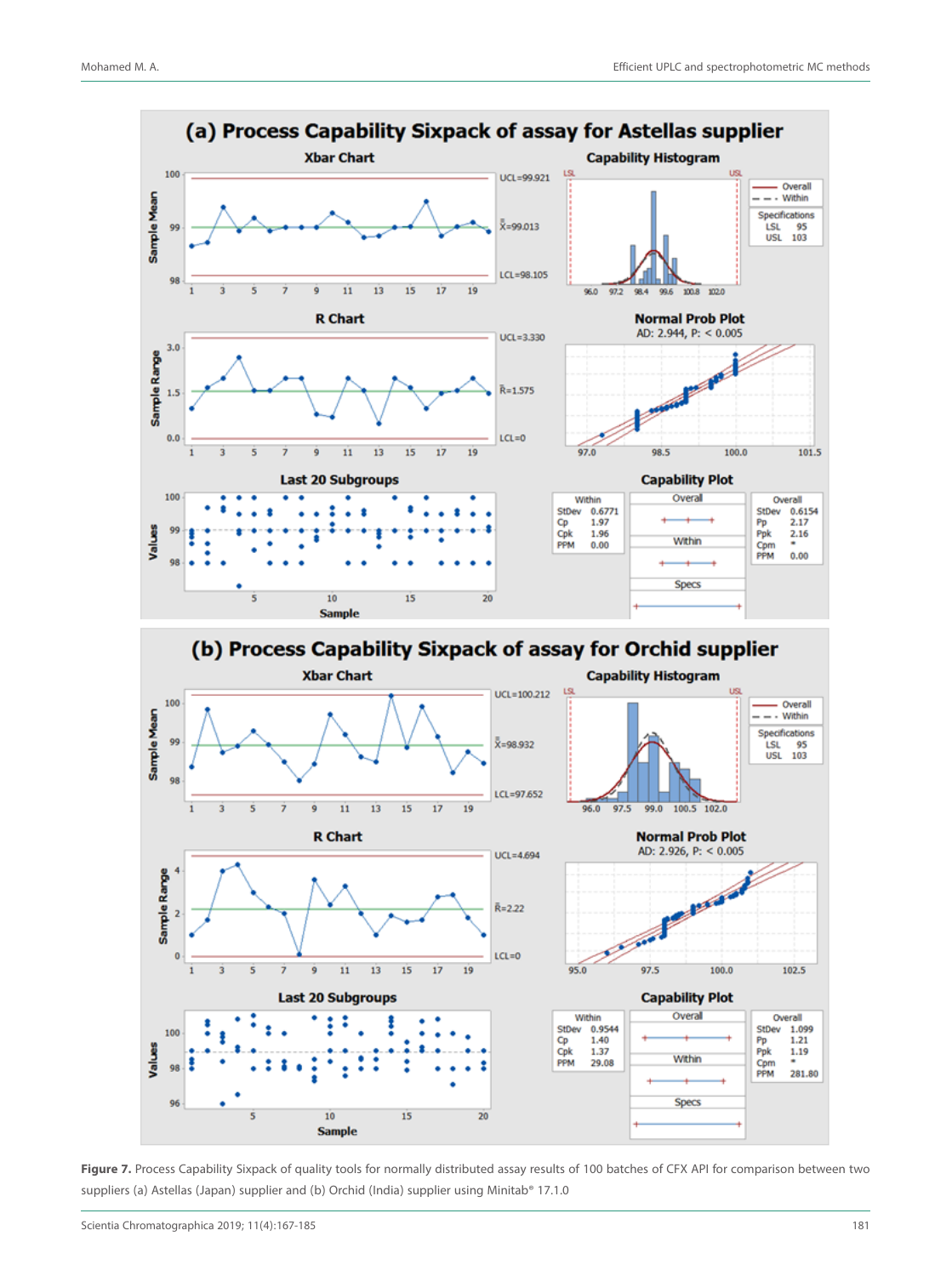# **4. Conclusion**

Efficient and sensitive UPLC and spectrophotometric MC methods were validated and developed according to the requirements of ICH guidelines for simultaneous quantification of CFX and SDB in their pharmaceutical formulation and application of LSS methodology for reducing variation and increasing the productivity during the manufacturing operation, also Comparative in vitro dissolution studies have been achieved for two generic brands; Rivalexin 200&400 mg Cap and hence it was assumed equivalent to the innovator product of Suprax 200&400 mg Cap at FDA dissolution media and the two products were considered similar.

# **Conflict of interest**

The authors declare no conflict of interest.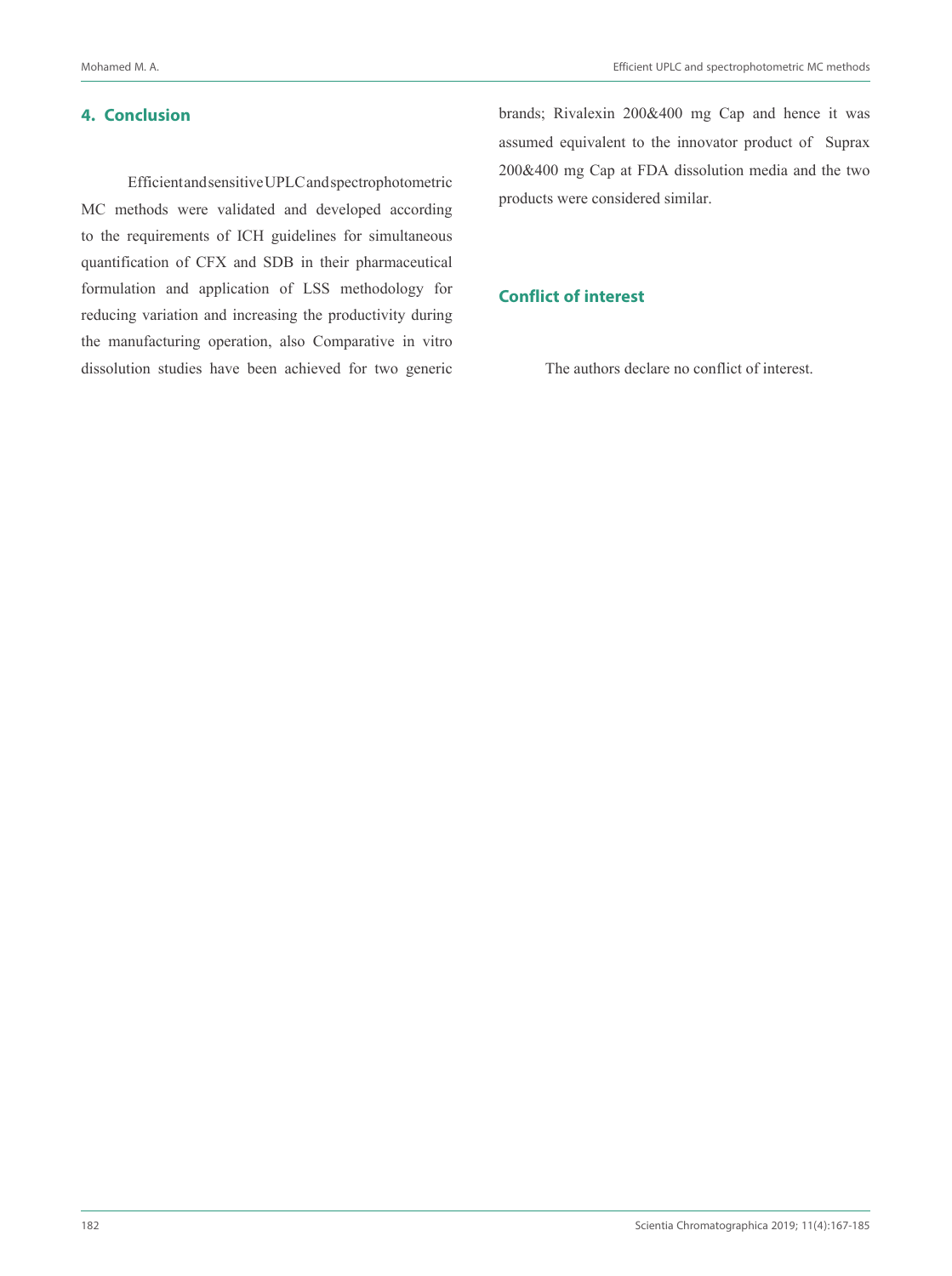# **References**

- [1] British Pharmacopoeia. Stationary Office Medicines and Healthcare Products Regulatory Agency; London.2020, 2.
- [2] Description and Clinical Pharmacology for cefixime Drug U. S. Food and Drug Administration.2012, https:// www.accessdata.fda.gov/drugsatfda.
- [3] Description of sodium benzoate U. S. Food and Drug Administration.2017, https://www.accessdata.fda.gov/ scripts/cdrh/cfdocs/cfCFR/CFRSearch.cfm?fr=184.1733.
- [4] United States Pharmacopoeia Convention Inc, 2020, NF 38, Revision 42.
- [5] Adam, E.H.; Saeed, A.E.; Barakat, I.E. Development and validation of a high-performance liquid chromatography method for determination of cefixime trihydrate and its degraded products formed under stress condition of UV light. Int. J. Pharm. Sci. Res.2012; 3:469-473.
- [6] Aşçı, B.; Dinç Zor, Ş.; Aksu Dönmez, Ö. Development and validation of HPLC method for the simultaneous determination of five food additives and caffeine in soft drinks; Int. J. Anal. Chem.2016; 2016:1-8.
- [7] Attimarad, M.V.; Alnajjar, A.O. A conventional HPLC-MS method for the simultaneous determination of ofloxacin and cefixime in plasma: Development and validation. J. Basic Clin. Pharm.2013; 4:36-41.
- [8] Bhinge, S.D.; Malipatil, S.M. Development and validation of a stability-indicating method for the simultaneous estimation of cefixime and dicloxacillin using the RP-HPLC method. Journal of Taibah University for Science.2016; 10:734-744.
- [9] Dhara, P.; Dhananjay, M.; Vandana, P.; Devanshi, P.; Hira, P. A Validated Stability Indicating RP-HPLC Method Development and Validation for Simultaneous Estimation of Cefixime Trihydrate and Levofloxacin Hemihydrate in Pharmaceutical Dosage Form. Int J Analytical Techn.2017; 3:1-12.
- [10] Danafar, H.A. quick and easy high-performance liquid chromatography method for evaluation of cefixime in human plasma. Pharm. Biomed. Res.2015; 1:29-39.
- [11] Elias, B.; Alfeen, A.; Determination of Cefuroxime Axetil and Cefixime Trihydrate in Pharmaceutical Dosage Forms by RP-HPLC Method. Pharm Anal Chem.2012, 2:114-118.
- [12] Gören, A.C.; Bilsel, G.; Şimşek, A.; Bilsel, M.; Akçadağ, F.; Topal, K.; Ozgen, H. HPLC and LC–MS/MS methods for determination of sodium benzoate and potassium sorbate in food and beverages: Performances of local accredited laboratories via proficiency tests in Turkey. Food chemistry.2014; 175: 273-279.
- [13] Hassouna, M.E.M.; Abdelrahman, M.M.; Mohamed, M.A. Validation of a Novel and Sensitive RP-HPLC Method for Simultaneous Determination of Cefixime Trihydrate and Sodium Benzoate in Powder for Oral Suspension Dosage Form. J Forensic Sci & Criminal Inves.2017; 2: 555600.
- [14] Hussein, L.A.; Hussien, E.M.; Magdy, N.; Mohamed, H.S.; Simultaneous estimation of Ofloxacin and Cefixime in tablet form in presence of the inactive Ofloxacin USP Related compound A. Bulletin of Faculty of Pharmacy. Cairo University.2017; 55:171-176.
- [15] Kundu, S.; Majumder, T.; Barat, P.K.; Ray, S.K. Development and validation of a HPLC-UV method for simultaneous determination of cefixime and ofloxacin in tablet formulation. Int. J. Pharm. Sci. Res.2015; 6:884-889.
- [16] Patel, N.S.; Tandel, F.B.; Patel, Y.D.; Thakkar, K.B. Development and validation of stability indicating HPLC method for simultaneous estimation of cefixime and linezolid. Indian J. Pharm. Sci.2014; 76:535-540.
- [17] Patwari, A.; Dabhi, M.; Rathod, I.; Desai, U.; Suhagia, B.; Sharma, M. Simultaneous Determination of ofloxacin and Cefixime in combined tablet Dosage Form by HPLC and Absorption correction method. Bull Pharm Res.2014, 4:112-117.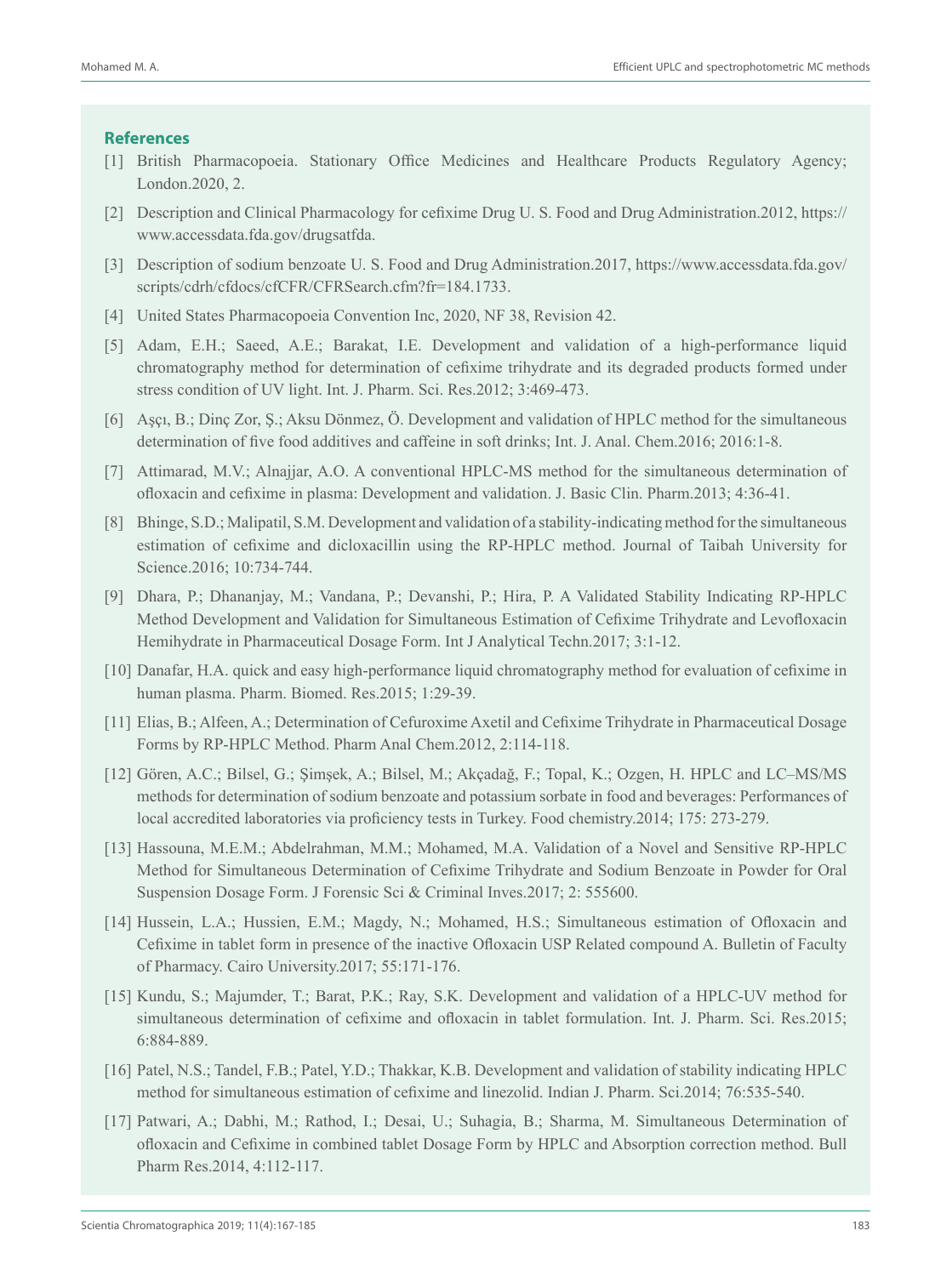- [18] Rao M.N., Veni P.R. and Haribabu B., Stability indicating RP-HPLC method for determination of cefixime and ornidazole in combined pharmaceutical dosage form. RJC.2015, 8: 477-486.
- [19] Saikrishna, I.; Ganesh Akula, E.V.; Sreedevi, K.; Saikumar Bhupathi, S.R. Validation of Reversed Phase Hplc Method for The Estimation of Cefixime In Cefixime Oral Suspension. IJPT.2010, 2: 385-395.
- [20] Afkhami, A.; Felehgari, F.S.; Madrakian, T. Gold nanoparticles modified carbon paste electrode as an efficient electrochemical sensor for rapid and sensitive determination of cefixime in urine and pharmaceutical samples. Electrochimica Acta.2013, 103:125-133.
- [21] Alnajjar, A.O. Simultaneous Determination of Ofloxacin and Cefixime in Tablet Formulation using Capillary Electrophoresis. J. Liq. Chromatogr. Relat. Technol.2013, 36: 2687-2697.
- [22] Baboli, M.A.; Varnosfaderani, A.M. Rapid and simultaneous determination of tetracycline and cefixime antibiotics by mean of gold nanoparticles-screen printed gold electrode and chemometrics tools. Measurement.2014, 47: 145-149.
- [23] Honda, S.; Taga, A.; Kakehi, K.; Koda, S.; Okamoto, Y. Determination of cefixime and its metabolises by high-performance capillary electrophoresis. Journal of Chromatography A.1992, 590:364-368.
- [24] Deshpande, M.M.; Kasture, V.S.; Gosavi, S.A. Application of HPLC and HPTLC for the Simultaneous Determination of Cefixime Trihydrate and Ambroxol Hydrochloride in Pharmaceutical Dosage Form. Eurasian J. Anal. Chem.2010, 5: 227-238.
- [25] Dhoka, M.V.; Gawande, V.T.; Joshi, P.P. Validated HPTLC Method for Determination of Cefixime Trihydrate and Erdosteine in Bulk and combined Pharmaceutical Dosage Form. Eurasian J Anal Chem.2013, 8:99-106.
- [26] Popović, G.; Čakar, M.; Agbaba, D. Simultaneous determination of loratadine and preservatives in syrups by thin-layer chromatography. Acta Chromatogr.2007, 19:161-169.
- [27] Rao, J.; Sethy, K.; Yadav, S. Validated HPTLC Method for Simultaneous Quantitation of Cefixime and Ofloxacin in Bulk Drug and in Pharmaceutical Formulation. Pharmacie Globale (IJCP).2011, 2:1-5.
- [28] Anees, M.I.; Baig, M.S.; Tathe, A. Determination of cefixime and moxifloxacin in pharmaceutical dosage form by simultaneous equation and area under curve UV-spectrophotometric method. World J. Pharm. Pharm. Sci.2015, 4:1172-1179.
- [29] Azmi, S.N.H.; Iqbal, B.; Al Mamari, J.K.; Al Hattali K.A.; Al Hadhrami, W.N. Method Development and Validation for the Determination of Cefixime in Pure and Commercial Dosage Forms by Specrophotometry. Int J Chem Molec Nucl Mat Metallurg Eng.2014, 8:595-601.
- [30] Ethiraj, T.; Ramadoss, R.; Amudha, M. Sensitive spectroscopic method for content analysis of cefixime in solid dosage form using hydrotropy phenomenon. Chronicles of Young Scientists.2012, 3: 299- 303.
- [31] Hassouna, M.E.M.; Abdelrahman, M.A.; Mohamed, M.A. Novel Spectro photometric Methods for Simultaneous Determination of Cefixime trihydrate and Sodium benzoate in Powder for Oral Suspension Dosage form. Glob J Oto.2017, 12:555-841.
- [32] Kompany-Zareh, M.; Mirzaei, S. Spectrophotometric resolution of ternary mixtures of pseudoephedrine hydrochloride, dextromethorphan hydrobromide, and sodium benzoate in syrups using wavelength selection by net analyte signals calculated with hybrid linear analysis. Analytica chimica acta.2004, 526:83-94.
- [33] Kumar, A.; Kishore, L.; Nair, A.; Kaur, N. Kinetic spectrophotometric method for the estimation of cefixime in pharmaceutical formulations. Der Pharma Chemica.2011, 3: 279-291.
- [34] Kumar, R.; Singh, P.; Singh, H. Development of colorimetric method for the analysis of pharmaceutical formulation containing both ofloxacin and cefixime. Int J Pharmacy and Pharm Sci.2011, 3:178-179.